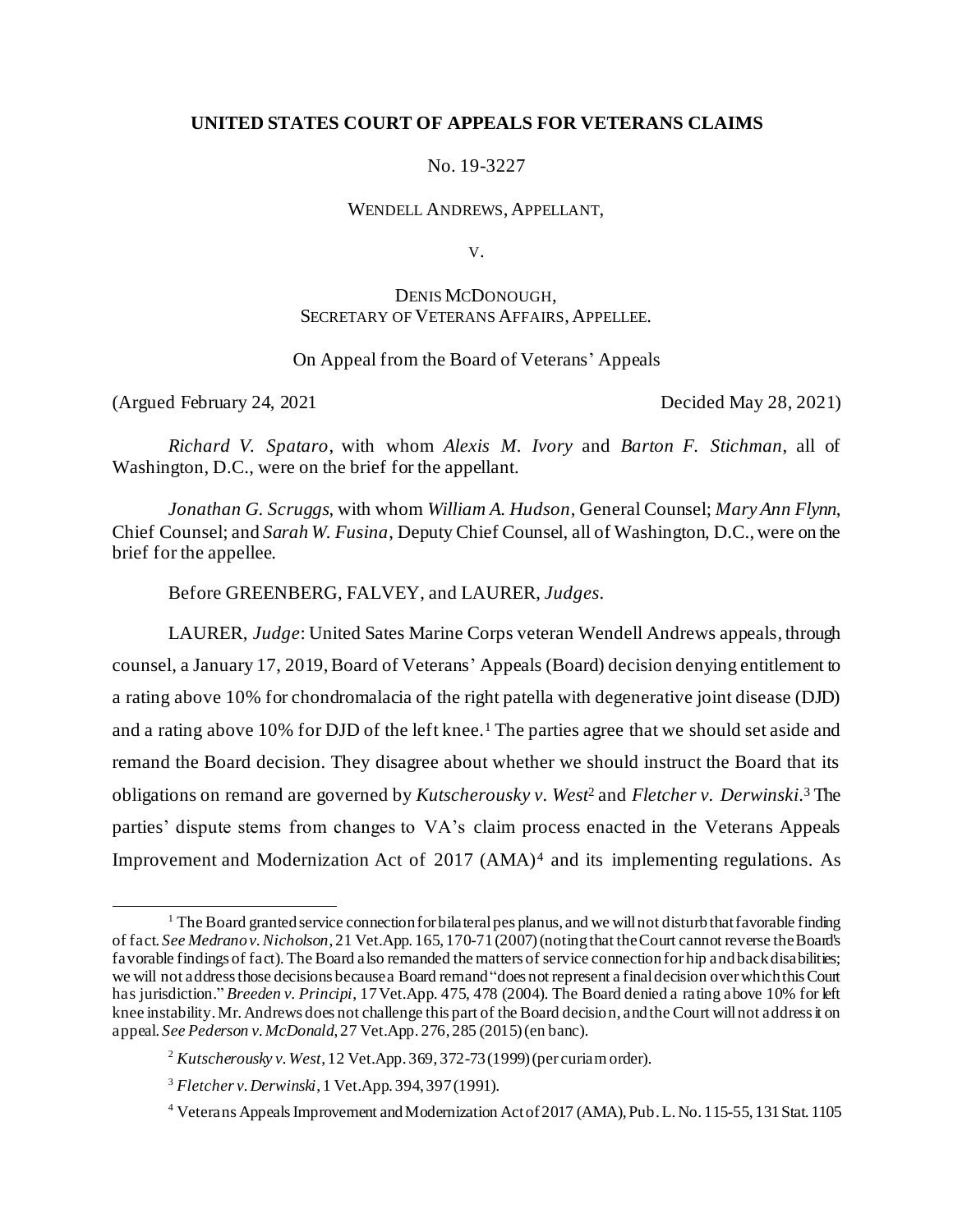explained below, we hold that, because under the AMA the record in appellant's case is limited to the evidence of record at the time of the agency of original jurisdiction (AOJ) decision, *Kutscherousky*and *Fletcher* do not apply as far as they allow for submission of additional evidence or require the Board to independently develop a claim. Even so, we still expect the Board to critically examine the justification for the decision, reexamine the evidence of record, and issue a timely, well-supported decision.

### **I. BACKGROUND**

Because the parties agree about the scope of the Board's error, we only briefly recount the facts underlying this appeal. Mr. Andrews has been service connected for his knee disabilities since the 1980s. Most recently, he sought increased ratings for his disabilities in September 2015.<sup>5</sup> To help develop his claim, VA afforded Mr. Andrews an exam in September 2017.<sup>6</sup> At that exam, he was diagnosed with DJD of the left knee and chondromalacia patella with DJD of the right knee.<sup>7</sup> Mr. Andrews reported knee pain that increased with standing and walking and greater functional impairment after repeated use.<sup>8</sup> In addressing this information, the VA examiner explained that he could not opine without speculating about how pain, weakness, fatigability, or incoordination impacted functional ability with repeated use over time because appellant was not experiencing a flare-up at the time of the exam.<sup>9</sup> Based on this exam, VA denied Mr. Andrews higher ratings for left and right knee disabilities in an October 2017 rating decision.<sup>10</sup>

In response, Mr. Andrews filed a Notice of Disagreement (NOD) and elected to participate in VA's Rapid Appeals Modernization Program (RAMP) through the supplemental claim lane. 11

(codified as amended in scattered sections of 38 U.S.C.).

- $6$  R. at 968-78.
- $7 R. at 968.$
- $8$  R. at 968-70.
- $9$  R. at 971-72.
- $10$  R. at 913-46.
- $11$  R. at 900-10.

 $<sup>5</sup>$  Record (R.) at 1457.</sup>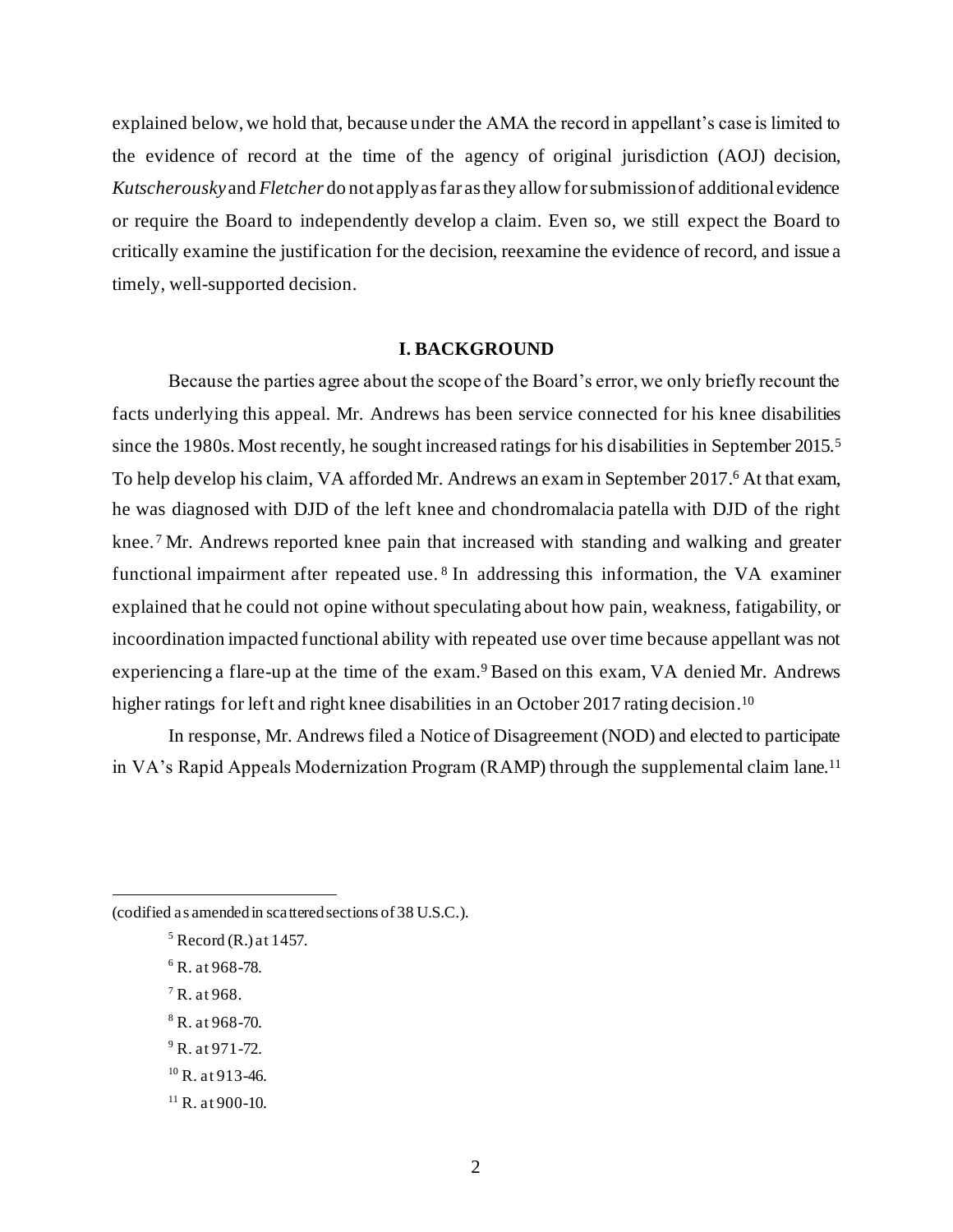VA also denied this supplemental claim.<sup>12</sup> Mr. Andrews then appealed to the Board under the direct review docket, leading to the Board decision on appeal.<sup>13</sup>

#### **II. ANALYSIS**

The parties agree that we should set aside and remandthe Board decision because the Board failed to address the reasonably raised issue of whether 38 C.F.R. § 4.71a, Diagnostic Code (DC) 5259, applies to appellant's partial meniscectomies.<sup>14</sup> They also agree that the Board erred by relying on the September 2017 VA exam, which they consider inadequate because the examiner did not adequately address why he could not opine, without resorting to speculation, whether pain weakness, fatigability, or incoordination limited Mr. Andrews's functional ability with repeated use over time.<sup>15</sup>

Thus, the Court will remand the Board decision for VA to provide a new exam and for the Board to provide an adequate statement of reasons or bases.<sup>16</sup> And because we are remanding the matter, we need not address Mr. Andrews's other contentions about the exam or arguments about Board error that would warrant no broader remedy.<sup>17</sup> At this point, Mr. Andrews and the Secretary part ways.

They disagree about whether the Court should instruct the Board about Mr. Andrews's rights on remand, and if so, what that instruction should be. In his opening brief, Mr. Andrews argues that "the Due Process Clause of the Fifth Amendment, Title 38, U.S.C., and this Court's

<sup>16</sup> See Tucker v. West, 11 Vet.App. 369, 374 (1998) (stating that remand is appropriate "where the Board has incorrectly applied the law, failed to provide an adequate statement of reasons or bases for its determinations, or where the record is otherwise inadequate").

 $12$  R. at 269-82.

 $13$  R. at 41-43.

<sup>14</sup> *See Robinson v. Peake*, 21 Vet.App. 545, 552 (2008) (holding that the Board must, in its statement of reasons or bases, discuss all issues raised by the claimant or reasonably raised by the record), *aff'd sub nom. Robinson v. Shinseki*, 557 F.3d 1335 (Fed. Cir. 2009); 38 C.F.R. § 4.71a, DC 5259 (2020).

<sup>15</sup> *See* R. at 971; *Mitchell v. Shinseki*, 25 Vet.App. 32, 44 (2011) (holding that, for a VA joints exam to be adequate, the examiner must portray the extent of functional loss or limitation due to pain and the other factors set forth in 38 C.F.R. §§ 4.40 and 4.45, including pain with repetitive use and on flare-up); *see also Sharp v. Shulkin*, 29 Vet.App.  $26, 34-35$  (2017) (holding that an examiner's refusal to offer a flare opinion without resort to speculation is adequate only when it is "clear that [it] is predicated on a lack of knowledge among the 'medical community at large' and not the insufficient knowledge of the specific examiner").

<sup>&</sup>lt;sup>17</sup> *See Mahl v. Principi*, 15 Vet.App. 37, 38 (2001) (per curiam order) ("[I]f the proper remedy is a remand, there is no need to analyze and discuss all the other claimed errors that would result in a remedy no broader than a remand.").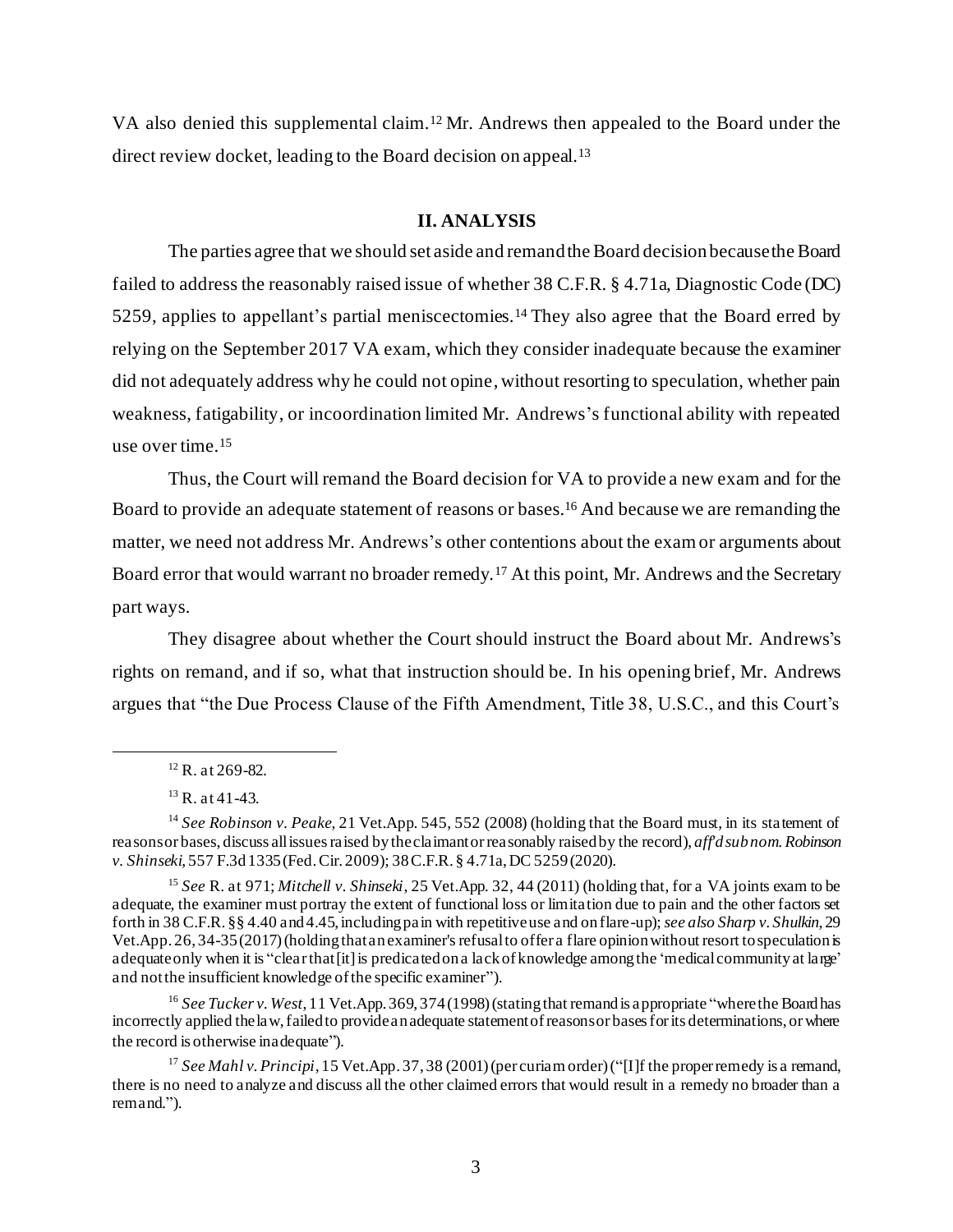case law all require that the Board expedite the proceedings . . . and provide the [sic] Mr. Andrews with an opportunity for a hearing at the Board and to submit additional evidence to the Board."<sup>18</sup>

For his part, the Secretary believes that it is premature for us to decide Mr. Andrews's rights on remand. Even so, he agrees with Mr. Andrews that the Board must expedite these proceedings on remand because that is required both by 38 U.S.C. § 7112 and 38 C.F.R. § 20.800(d).<sup>19</sup> But the Secretary argues that Mr. Andrews cannot submit more evidence because this option is unavailable under the direct review docket that he selected when he appealed to the Board under the AMA.

In his reply brief, Mr. Andrews informed us that he no longer plans to ask for a hearing on remand.<sup>20</sup> Thus, the question of expeditious treatment and entitlement to a hearing do not require resolution. Instead, the real dispute is whether Mr. Andrews can submit more evidence on remand and what the Board must do in response to this evidence. At its core, this is a question about how *Fletcher* and *Kutscherousky* apply within the new process Congress created through the AMA. Thus, we will next review these precedential decisions.

## A. *Fletcher* and *Kutscherousky*

In *Fletcher*, we remanded a Board decision that denied a rating above 50% for the veteran's post-traumatic stress disorder because the Board failed to provide adequate reasons or bases. <sup>21</sup> We then cautioned the Board that "[w]e do not mean to imply that a remand, such as is done here, is merely for the purposes of rewriting the opinion so that it will superficially comply with the 'reasons or bases' requirement."<sup>22</sup> Instead, "[a] remand is meant to entail a critical examination of the justification for the decision. The Court expects that the [Board] will reexamine the evidence of record, seek any other evidence the Board feels is necessary, and issue a timely, well-supported decision."<sup>23</sup>

Then in *Kutscherousky* we faced a situation like the one we have here. There was no dispute that the Board erred, but the parties needed the Court to delimit appellant's rights on remand. After

 $20$  Appellant's Reply Br. at 2.

 $18$  Appellant's Brief (Br.) at 15.

<sup>19</sup> Secretary's Br. at 24-25.

<sup>21</sup> *Fletcher*, 1 Vet.App. at395.

<sup>22</sup> *Id*. at 397.

 $^{23}$  *Id.*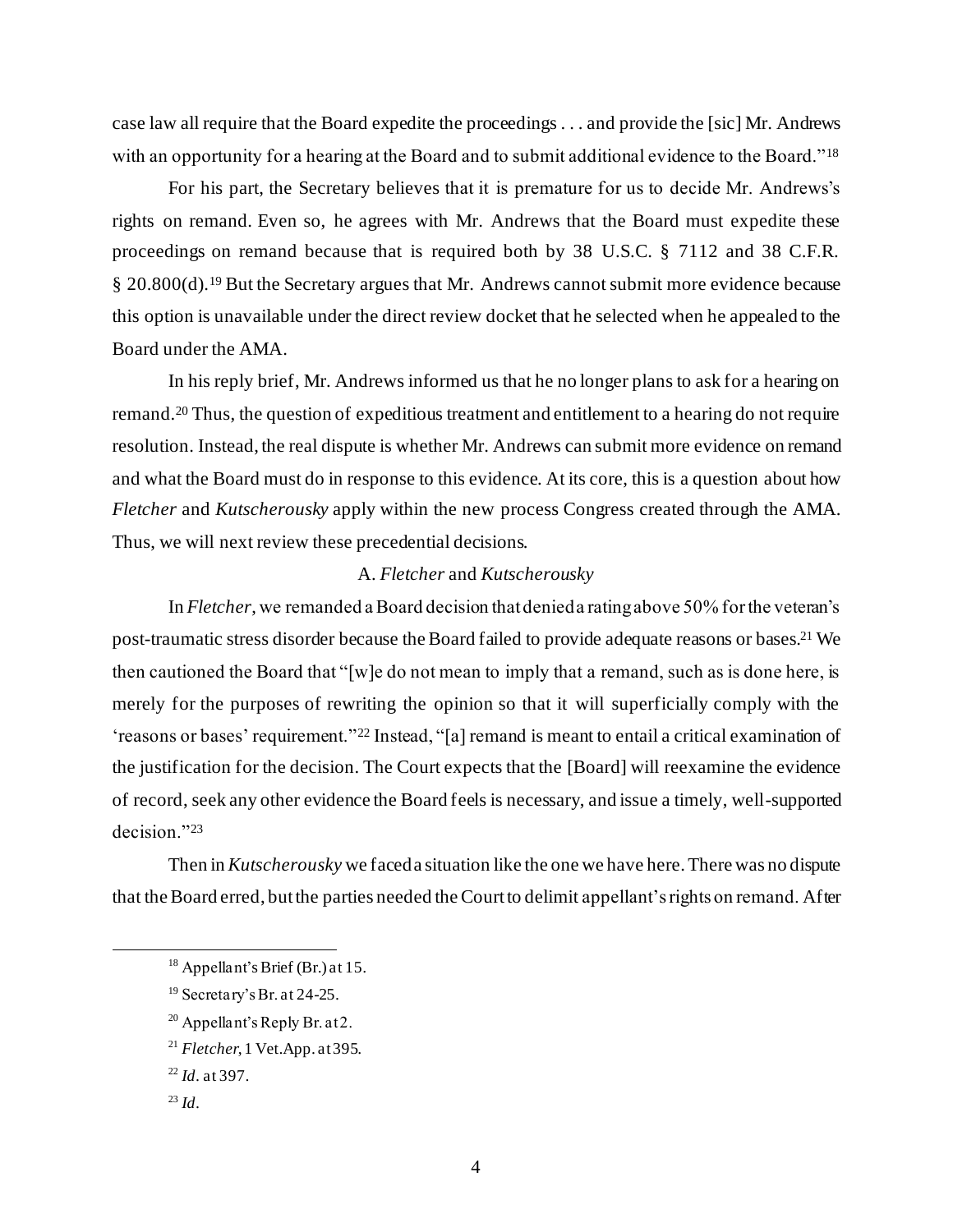the Court remanded the decision and mandate issued, the Secretary asked that the Court "(1) vacate the Court's order, (2) recall the Court's mandate, and (3) permit him to amend his February 2, 1999, remand motion."<sup>24</sup> Among the language the Secretary wanted to add to the remand motion was an instruction that "[o]n remand, 'appellant should be free to submit additional evidence and argument on the questions at issue.'" 25

In addressing the Secretary's request, we noted that previously "th[is] Court stated that on remand 'the appellant will be free to submit additional evidence and argument on the question at issue, and the Board will seek any other evidence it feels is necessary to the timely resolution of this claim.'" <sup>26</sup> We then noted that we would clarify whether this particular language "is . . . a holding or merely a term imposed by the Court for the carrying out of its mandate in a particular case."<sup>27</sup> In the end we held that, unless stated otherwise, appellants had 90 days after the Board mailed them a postremand notice to submit evidence or request a hearing. We also reiterated our holding from *Fletcher*that "the Board may seek other evidence it considers necessary to the timely resolution of the remanded matter" and "if the Board remands the case to an AOJ, the Board must reiterate the appellant's foregoing right to submit additional evidence and argument on the remanded matter(s)."<sup>28</sup>

As we explained, this holding rested on a Board Chairman's memorandum and 38 C.F.R. § 20.1304. The memorandum stated that on remand an appellant may submit new argument as a matter of right. At the same time, the memorandum made submission of additional evidence conditional on this Court permitting it in its remand directives. What's more, the memorandum said that "any additional evidence submitted by the appellant while the case is at the Board will be governed by 38 C.F.R. § 20.1304."<sup>29</sup>

<sup>27</sup> *Id*. at 371.

<sup>28</sup> *Id.* 372.

<sup>24</sup> *Kutscherousky*, 12 Vet.App. at 370.

<sup>25</sup> *Id*. (quoting*Quarles v. Derwinski,* 3 Vet.App. 129, 141 (1992)).

<sup>26</sup> *Kutscherousky*, 12 Vet.App. at 370 (quoting *Quarles*, 3 Vet.App. at 141).

<sup>&</sup>lt;sup>29</sup> *Id.* at 371. At that time, § 20.1304 allowed "[a]n appellant . . . a period of 90 days following the mailing of notice to them that an appeal has been certified to the Board for appellate review and that the appellate record has been transferred to the Board, or until the date the appellate decision is promulgated . . . [to] submit a request for a personal hearing, additional evidence, or a request for a change in representation." Today, this regulation covers only changes in representation. *See* 38 C.F.R. § 20.1304 (2020). And so it does not help appellant here, as he does not seek to change or elect new representation on remand. To make the matter even more clear, VA adopted a separate regulation that governs legacy claims—38 C.F.R. § 20.1305—which still allows legacy claimants to change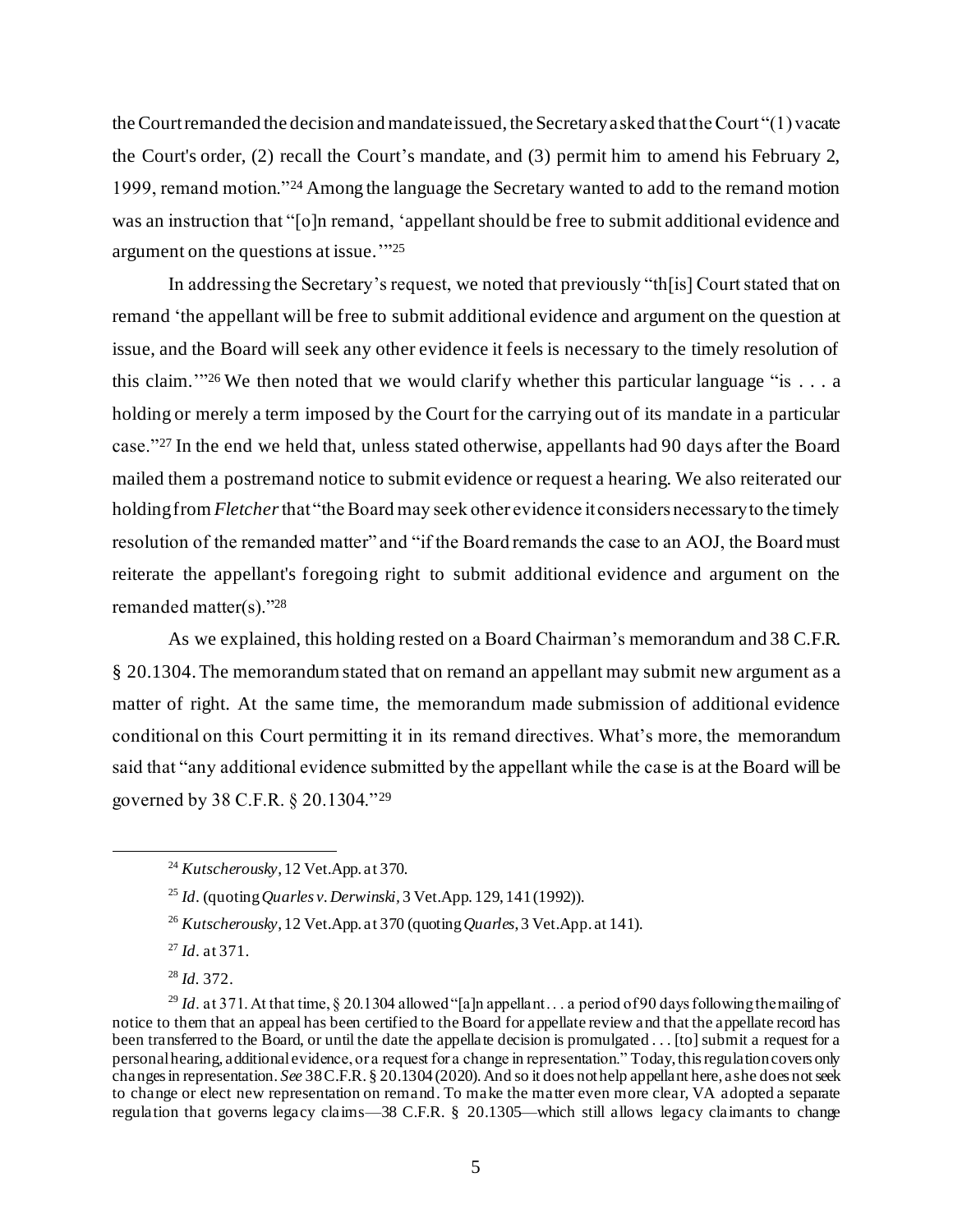Merging these holdings, we have established a rule that requires the Board on remand to engage in a critical examination of the justification for the decision, "reexamine the evidence of record, seek any other evidence the Board feels is necessary, and issue a timely, well-supported decision in this case."<sup>30</sup> What's more, the Board must allow a claimant 90 days to submit additional evidence and argument. The question before us is whether these holdings apply to cases adjudicated under the AMA. To help answer this question, we must review the difference between the new AMA system and the previous appellate system that VA has since renamed the "legacy" system.<sup>31</sup>

# B. Legacy v. AMA

# *1. Legacy System*

In the legacy system, a claimant who disagreed with a VA decision could file an NOD.<sup>32</sup> After receiving a claimant's NOD, VA would make another decision, either through a decision review officer or by issuing a Statement of the Case (SOC), summarizing the evidence it considered and explaining why the benefit remained denied. <sup>33</sup> After VA issued the SOC or decision review officer decision, a claimant could appeal to the Board.<sup>34</sup> Along with the appeal, the claimant could chose to have a hearing or submit written argument or evidence.<sup>35</sup>

Although this process permitted frequent submission of evidence and multiple levels of review, it was not without faults—mostly, excessive delay. In describing this system, VA explained that "appeals are non-linear and may require VA staff to engage in gathering and receiving evidence and re-adjudicating appeals based on new evidence. This process of gathering evidence and readjudication can add years to the appeals process, as appeals churn between the Board and the agency of original jurisdiction."<sup>36</sup> Indeed, claimants could expect to wait more than

<sup>33</sup> *See generally* 38 C.F.R. § 2.600 (2016).

- <sup>34</sup> 38 U.S.C. § 7105(d)(3) (2016).
- <sup>35</sup> 38 U.S.C. § 7105(d)(3)(2016).

representation, request a hearing, and submit new evidence.

<sup>30</sup> *Fletcher*, 1 Vet.App. at 379.

 $31$  38 C.F.R. § 19.2(c) (2020).

<sup>32</sup> 38 U.S.C. § 7105(a) (2016).

<sup>36</sup> VA Claims and Appeals Modernization, 83 Fed. Reg. 39,818, 39,818 (proposed Aug. 10, 2018) (to be codified at 38 C.F.R. pts. 3, 8, 14, 19, 20, 21).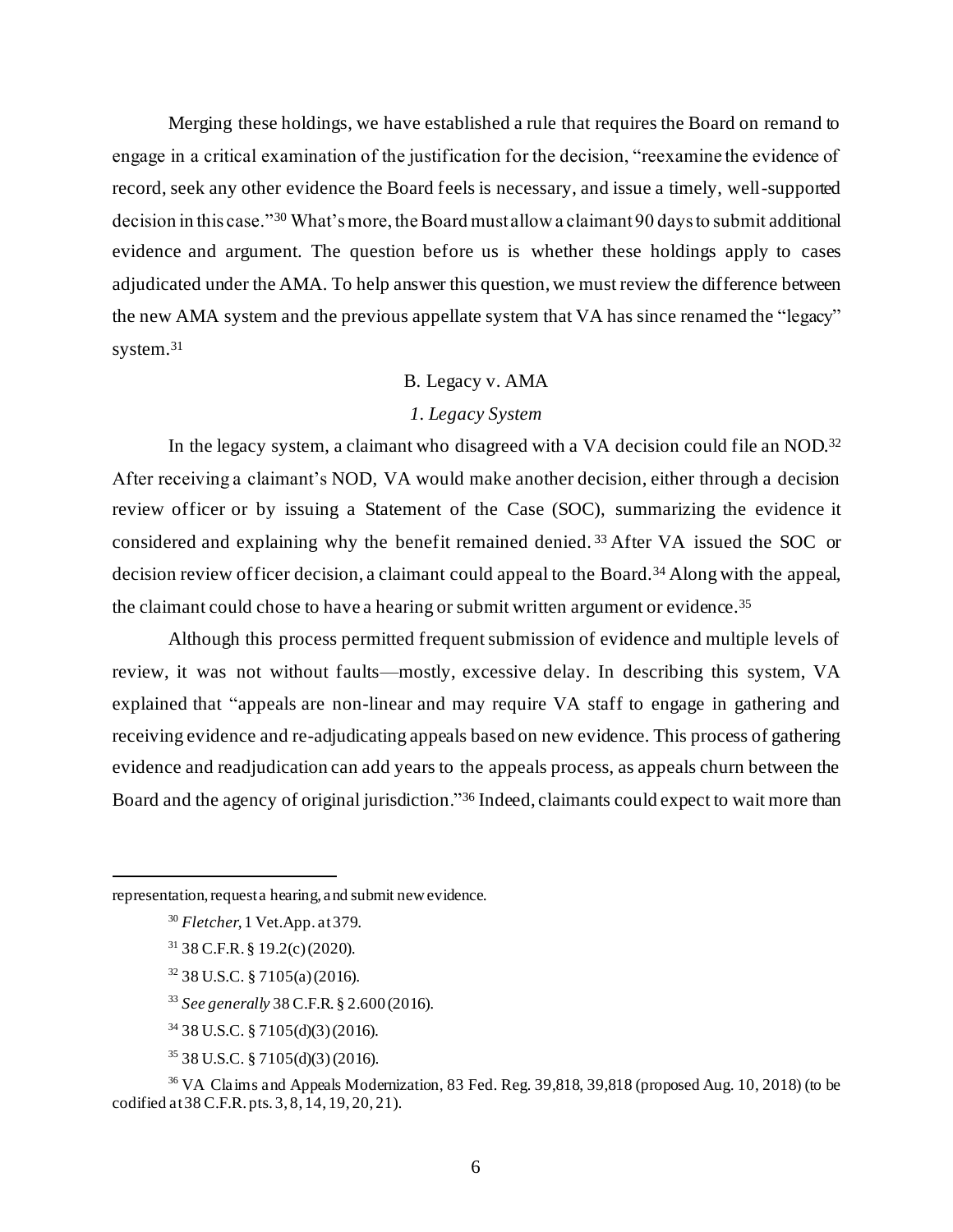5 years to receive a decision from the Board.<sup>37</sup> This is much more than the roughly 4 months Mr. Andrews waited for his Board decision under the AMA.

To address this delay, Congress acted. As part of this process, "VA negotiated with [veterans service organizations] and other veterans advocates to craft a proposal that would streamline VA's appeals process while protecting veterans' due process rights."<sup>38</sup> "To streamline the process, VA's statutory duty to assist would terminate after VA issues the original rating decision." <sup>39</sup> As VA explained, the changes would "allow the agency of original jurisdiction to be the claim development entity within VA and the Board to be the appeals entity." 40

## *2. AMA System*

And so, with the AMA "a whole new world began in the VA benefits adjudication system."<sup>41</sup> In this new world, a claimant now has three options following a VA decision. They can file (1) a request for higher level review, (2) a supplemental claim, or (3) an NOD.<sup>42</sup> Unlike the legacy system, the NOD is now "filed with the Board" and is used to initiate and appeal to the Board rather than simply convey disagreement with the VA decision.<sup>43</sup>

When appealing to the Board, the claimant has three more options: (1) a direct review docket,  $(2)$  an additional evidence docket, or  $(3)$  a hearing docket.<sup>44</sup> No matter which docket the claimant selects, VA's duty to assist no longer applies at the Board. <sup>45</sup> But the choice of docket impacts the record that the Board may consider when adjudicating a claim. In the additional evidence and hearing dockets, the claimant gets the chance to submit additional evidence to the Board.<sup>46</sup> But in the direct review docket, which Mr. Andrews voluntarily chose, "the evidentiary

<sup>37</sup> H.R. REP.NO. 115-135, at 5 (2017), *as reprinted in* 2017 U.S.C.C.A.N. 97, 101.

<sup>38</sup> *Id*.

<sup>39</sup> *Id*. at 3.

<sup>40</sup> 83 Fed. Reg. 39,818, 39,818.

<sup>&</sup>lt;sup>41</sup> NAT'L VETERANS LEGAL SERVS. PROGRAM, VETERANS BENEFITS MANUAL § 12.1.1 (2020-2021 ed.).

 $42$  38 U.S.C. § 5104C(1).

<sup>43</sup> 38 U.S.C. § 7105(b)(2)(c).

<sup>44</sup> 38 C.F.R. § 20.202(b)(2020).

 $45$  38 U.S.C. § 5103A(e)(1).

<sup>46</sup> 38 U.S.C. § 7105(b)(3).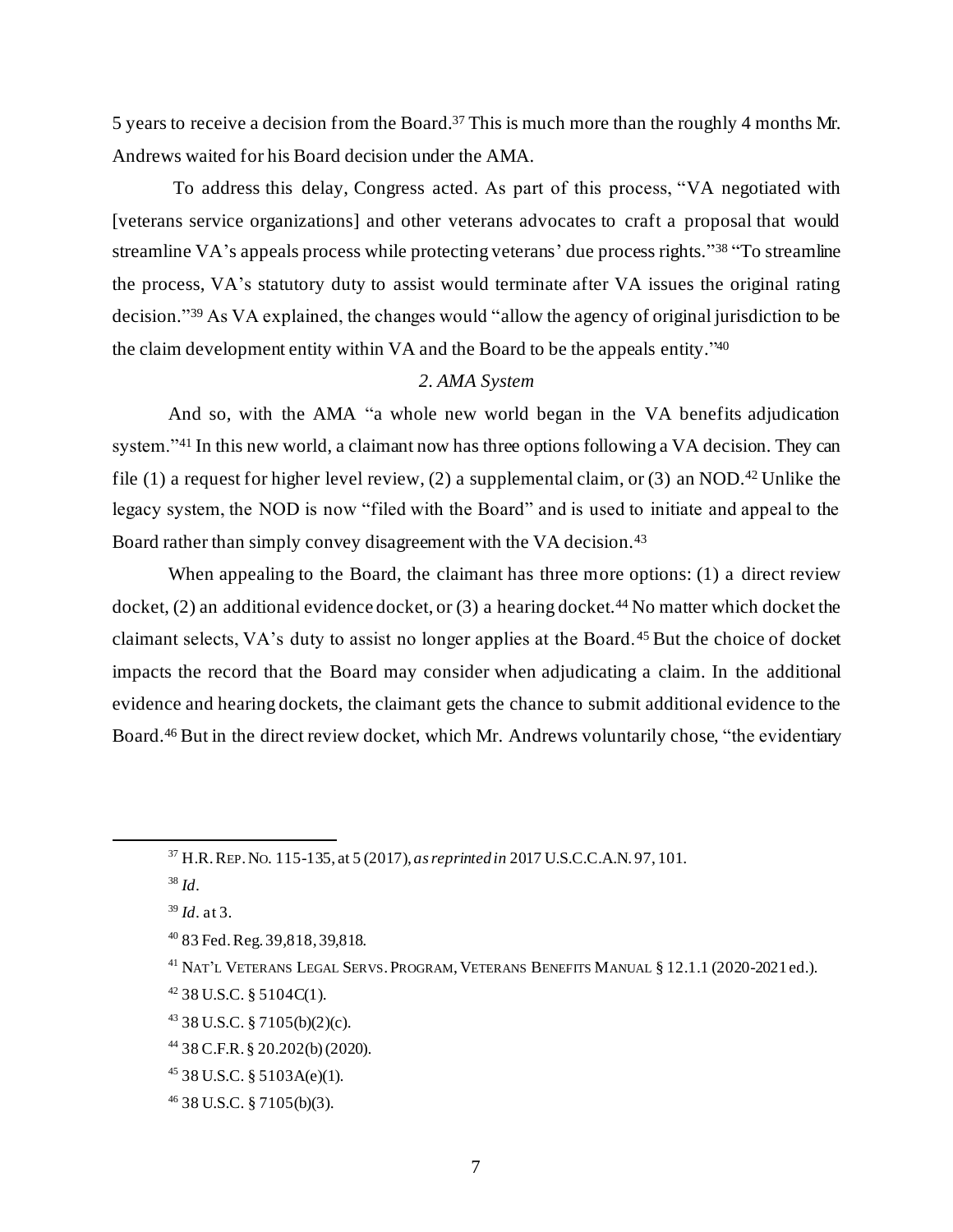record before the Board shall be limited to the evidence of record at the time of the decision of the [AOJ] on appeal."<sup>47</sup>

At the same time, a claimant's selection of a Board docket is not final; Congress left it to the Secretary to develop and implement a policy for a claimant to modify an NOD and change dockets.<sup>48</sup> As directed, the Secretary established procedures for modifying an NOD and changing dockets. Under 38 C.F.R. § 20.202(c)(2), a claimant may modify an NOD by submitting a new NOD "within one year from the date that the [AOJ] mails notice of the decision on appeal, or within 60 days of the date that the Board receives the [NOD], whichever is later."<sup>49</sup> But VA will not grant a request to modify an NOD if the claimant has already "submitted evidence or testimony."<sup>50</sup>

Putting this together, we see that when claimants appeal to the Board, they must select one of three dockets. If they select the direct review docket, the record in the claim is limited to the evidence at the time of the AOJ decision. Claimants may change dockets within 1 year of the AOJ decision or within 60 days of when the Board receives the claimant's NOD, whichever is later. With this overview of *Fletcher* and *Kutscherousky*, as well as a better understanding of the AMA and the legacy system, we are closer to explaining how our precedent about a claimant's rights on remand applies in the AMA. But, before we may do that, we have one remaining issue.

## C. Authority to Address Remand Rights

The Secretary argues that it is premature for us to decide whether Mr. Andrews can submit new evidence on remand. We disagree. First, the Secretary's view reverses his own request in *Kutscherousky*that the Court opine about a claimant's rights on remand. And his position generally contradicts decades of practice from this Court. The Secretary has not objected to us addressing this question previously, nor does he offer compelling reasons for overruling precedent that permits us to address an appellant's rights on remand.

 $47$  38 U.S.C. § 7113(a).

<sup>48</sup> *See* 38 U.S.C. § 7105(b)(4) ("The Secretary shall develop a policy to permit a claimant to modify the information identified in the [NOD] after the [NOD] has been filed under this section pursuant to such requirements as the Secretary may prescribe.");*see also* 38 U.S.C. § 7107(d) ("The Secretary shall develop and implement a policy allowing an appellant to move the appellant's case from one docket to another docket.").

<sup>49</sup> 38 C.F.R. § 20.202(c)(2).

 $50$  38 C.F.R. § 20.202(c)(2).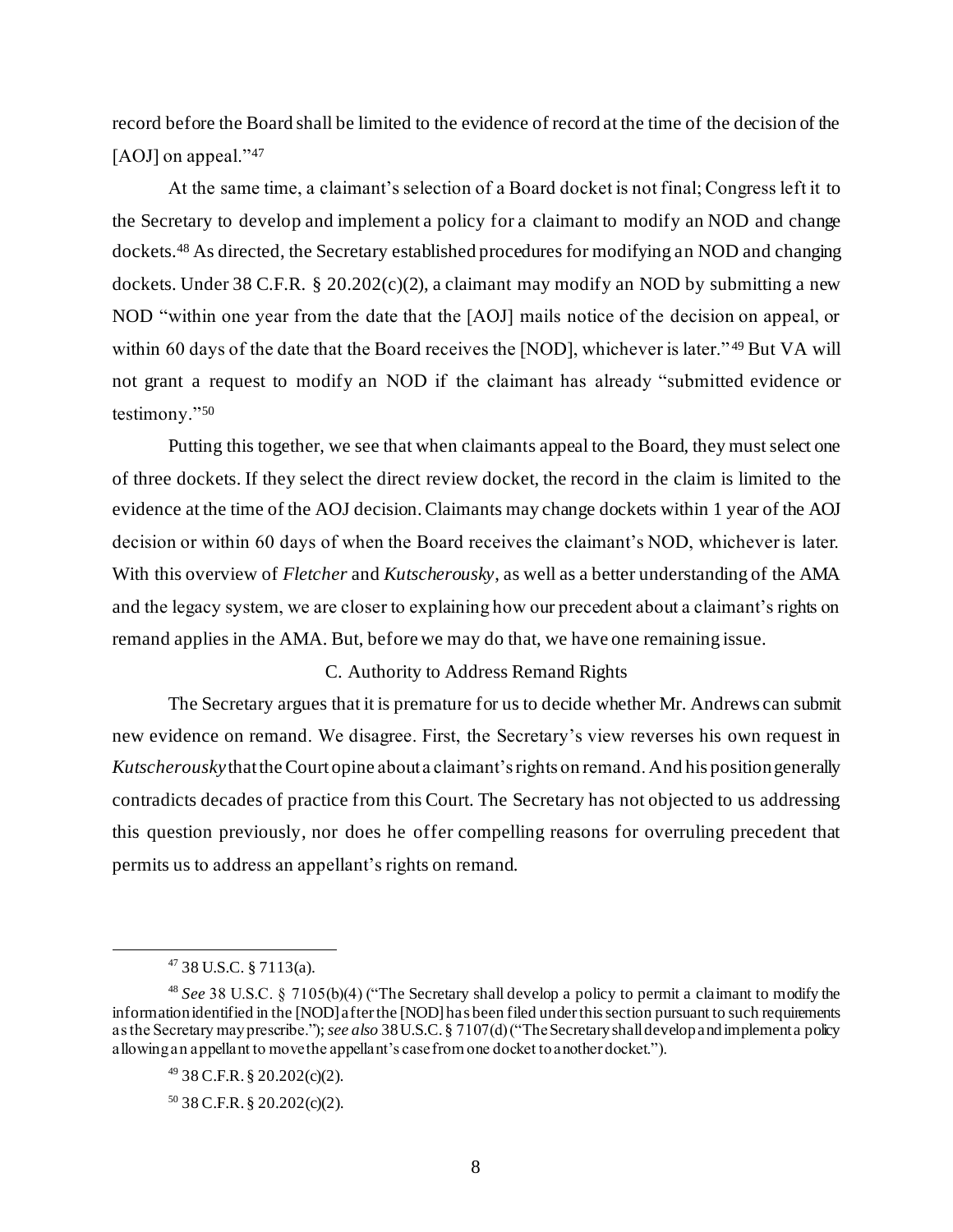What's more, the Secretary's view challenges our statutory authority to "affirm, modify, or reverse a decision of the Board or to remand the matter, as appropriate," <sup>51</sup> and the requirement that "to the extent necessary to [our] decision and when presented . . . [we] decide all relevant questions of law."<sup>52</sup> The bottom line is that we can address a claimant's rights on remand, just as this Court has for its entire history. This finally brings us to addressing Mr. Andrews's rights on remand.

## D. Rights on Remand

As we explain, the Court finds that the statutory and regulatory provisions establishing the new appeals system, the AMA, control the result here. Recall that Congress decided that for those claimants who picked the direct review docket, such as Mr. Andrews, "the evidentiary record before the Board shall be limited to the evidence of record at the time of the decision of the [AOJ] on appeal."<sup>53</sup> And Congress also decided the that "duty to assist . . . shall not apply . . . to review on appeal by the Board of Veterans' Appeals." 54

"If the intent of Congress is clear, that is the end of the matter; . . .[we] must give effect to the unambiguously expressed intent of Congress." <sup>55</sup> We see no ambiguity in the statute here—if Mr. Andrews remains in the direct review docket, he may not submit new evidence; or rather, the Board may not consider new evidence. <sup>56</sup> Nor may the Board seek out new evidence unless the AOJ failed to obtain that evidence in the first place.<sup>57</sup> We are not free to disregard the will of Congress on this issue.<sup>58</sup>

True, a claimant may change his or her docket, but Congress empowered the Secretary to choose when and how a claimant can do that. In turn, the Secretary decided that claimants will

<sup>55</sup> *Chevron, U.S.A., Inc. v. Nat. Res. Def. Council, Inc.*, 467 U.S. 837, 842–43 (1984).

<sup>56</sup> 38 U.S.C. § 7113(a).

 $57$  38 U.S.C. § 5103A(f) ("If the Board ... during review on appeal of an [AOJ] decision, identifies or leams of an error on the part of the [AOJ]to satisfy its duties under this section, and that error occurred prior to the [AOJ] decision on appeal, unless the Secretary may award themaximum benefit in accordance with this title based on the evidence of record, the Board shall remand the claim to the [AOJ] for correction of such error and readjudication.").

<sup>58</sup> *See SCA Hygiene Prods. Aktiebolag v. First Quality Baby Prods., LLC*, 137 S. Ct. 954, 967 (2017) ("[W]e cannot overrule Congress's judgment based on our own policy views.").

 $51$  38 U.S.C. § 7252(a).

 $52$  38 U.S.C. § 7261(a)(1).

<sup>53</sup> 38 U.S.C. § 7113(a).

<sup>54</sup> 38 U.S.C. § 5103A(e)(2).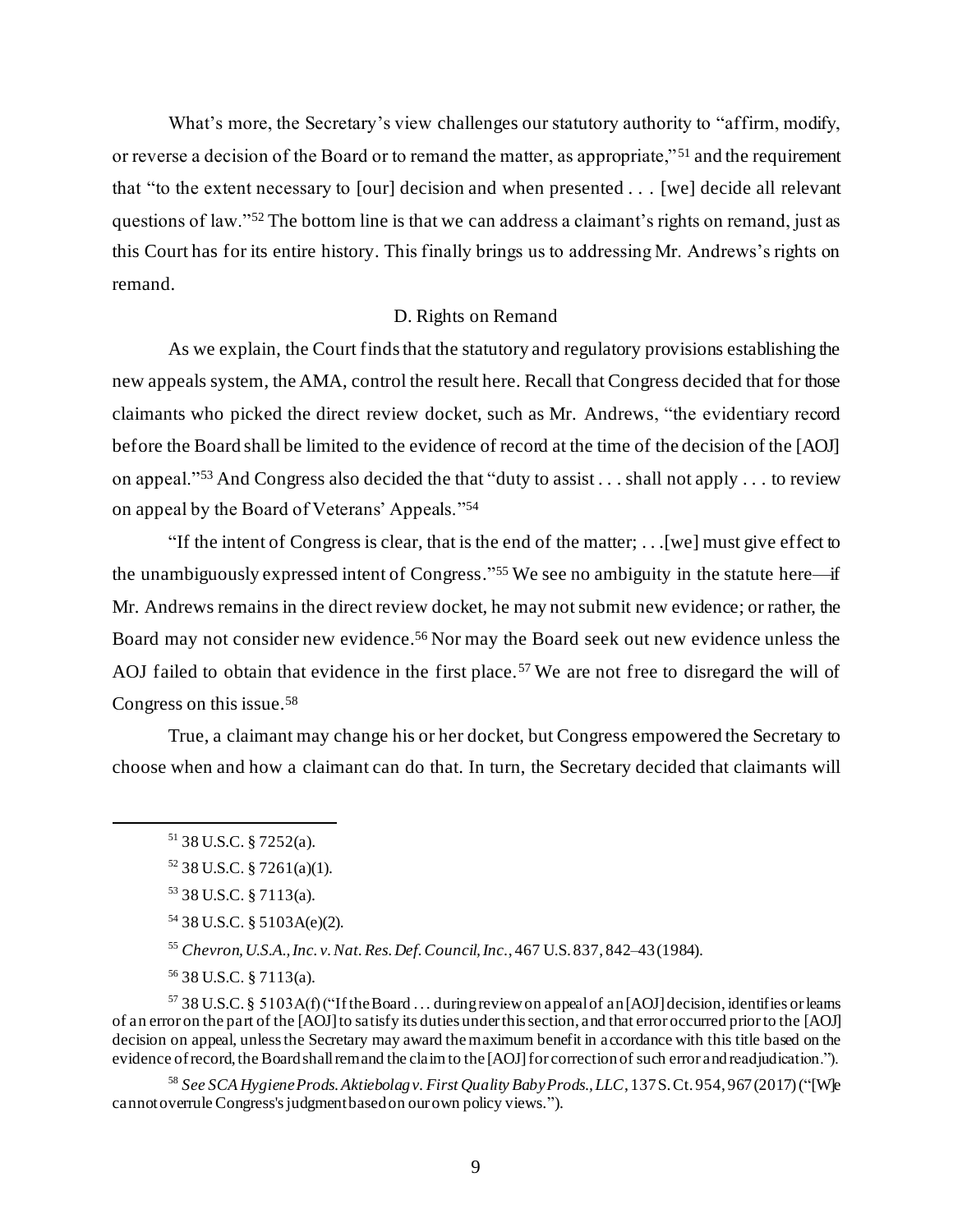have the latter of 1 year from the AOJ decision or 60 days from when VA receives the claimant's NOD. Both deadlines have expired here. And Mr. Andrews has not argued that the regulation is invalid or would not apply to him. Thus, on remand his case will return to the direct review docket he selected. And Congress decided that, in the direct review docket, he will be unable to submit more evidence. The bottom line is that we may not instruct the Board to let Mr. Andrews submit more evidence.

Mr. Andrews argues that neither the statute nor the regulation covers remands from this Court. We disagree. The statute offers no indication that Congress sought to treat Court remands differently than direct appeals from the AOJ to the Board. And, unlike in *Kutscherousky* where we explained that when dealing with a system that was not designed with the Court in mind the statutes and regulations "'must be read in light of' the availability of judicial review and the caselaw that it produces," <sup>59</sup> AMA statutes and regulations were enacted and promulgated nearly 30 years after Congress created this Court. When Congress decided at what point the record closes or when VA's duty to assist terminates, it did so with the full knowledge that this Court exists and regularly sends cases back to the Board. Even so, Congress decided that the record at the Board for claimants in the direct review docket would be fixed at the time of the AOJ decision and that the Board would have no duty to assist. The statutes contain no qualifications to suggest that Congress wanted a different result on remand from this Court.

Likewise, when VA enacted its regulations covering how a claimant may switch dockets, it did so with the knowledge that this Court would be remanding cases. VA explained that "remands require the Board to readjudicate the appeal based upon the same record previously before the Board; accordingly, such appeals would be placed on the same docket that the veteran was on previously."<sup>60</sup> The bottom line is, we see no reason, and have no authority, to override the text of the statute and the regulation.

Yet that is precisely what Mr. Andrews would like us to do. If we simply ordered that he be allowed to submit evidence on remand while in the direct review docket, we would flout Congress's instruction that "the evidentiary record before the Board shall be limited to the

<sup>59</sup> *Kutscherousky*, 12 Vet.App. at 372 (quoting *Linville v. West,* 165 F.3d 1382, 1386 (Fed.Cir. 1999)).

<sup>&</sup>lt;sup>60</sup> VA Claims and Appeals Modernization, 84 Fed. Reg. 138, 159 (final rule Jan. 18, 2019) (to be codified at 38 C.F.R. pts. 3, 8, 14, 19, 20, 21).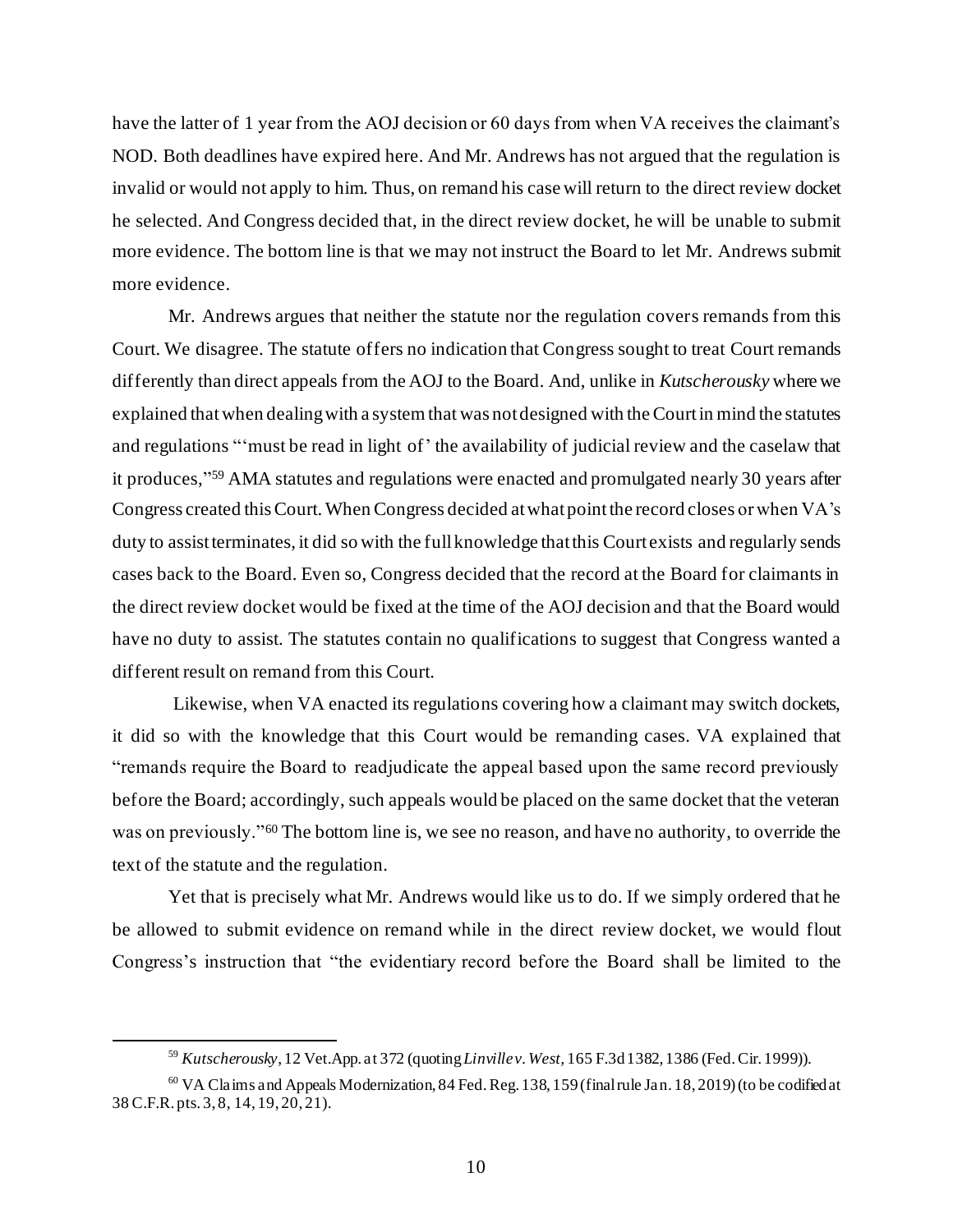evidence of record at the time of the decision of the [AOJ] on appeal.<sup>761</sup> And if we ordered VA to allow Mr. Andrews to pick a different docket on remand, we would have to ignore VA's regulations that provide specific deadlines for those docket changes—deadlines that have already passed.In effect, we would be again making the Board a body that newly develops and adjudicates evidence rather than the appellate body that the AMA was meant to shore up.<sup>62</sup> Mr. Andrews has not pointed to authority that would enable us to do any of this.

True, he has argued that he has a Due Process right to submit additional evidence, but this argument is unconvincing and underdeveloped. In his opening brief, Mr. Andrews makes only a singular assertion that the Due Process Clause requires that VA provide him a chance to submit evidence on remand.<sup>63</sup> This Court, like other courts, will "generally refuse to consider [arguments] not] raised and properly developed in the appellant's opening brief—for which the reply brief and oral argument are not adequate substitutes."<sup>64</sup> Thus, Mr. Andrews has forfeited this argument.

Even if we were to consider the contentions from his reply brief, Mr. Andrews would not prevail. He does not argue that section 7113(a) is unconstitutional because it limits the scope of the record before the Board. Nor does he argue that VA's regulation about changing dockets violates his due process rights. Instead, he seems to be arguing that, because the posture of his case would change on remand, due process requires that he be allowed to submit additional evidence to the Board.

To be sure, due process requires a meaningful opportunity to be heard, but Mr. Andrews fails to articulate why that affords him an unfettered right to submit evidence on remand to the Board.<sup>65</sup> If VA does not grant him benefits on remand, Mr. Andrews would be free to pursue a supplemental claim where he could submit additional evidence to VA.<sup>66</sup> If VA denies that

<sup>64</sup> *Braun v. Dep't of Health & Hum. Servs.*, 983 F.3d 1295, 1305 (Fed. Cir. 2020).

 $65$  Consider that Mr. Andrews cannot submit new evidence in this Court (38 U.S.C. § 7252(b)) and he cannot submit new evidence or seek to relitigate factual disputes at the Federal Circuit. *See* 38 U.S.C. § 7292(a). Yet there is no reasonable argument that by creating a system that limits litigants' ability to introduce new evidence, Congress has en mass violated the due process rights of all litigants.

<sup>66</sup> 38 C.F.R. § 20.802(c) (2020) ("After correction of any error identified in the Board's remand, the [AOJ] must readjudicate the claim and provide notice of the decision under 38 U.S.C. 5104, to include notice under 38 U.S.C. 5104C of a claimant's options for further review of the [AOJ's] decision.").

 $61$  38 U.S.C. § 7113(a).

<sup>62</sup> 83 Fed. Reg. 39,818, 39,818.

<sup>63</sup> Appellant's Br. at 15.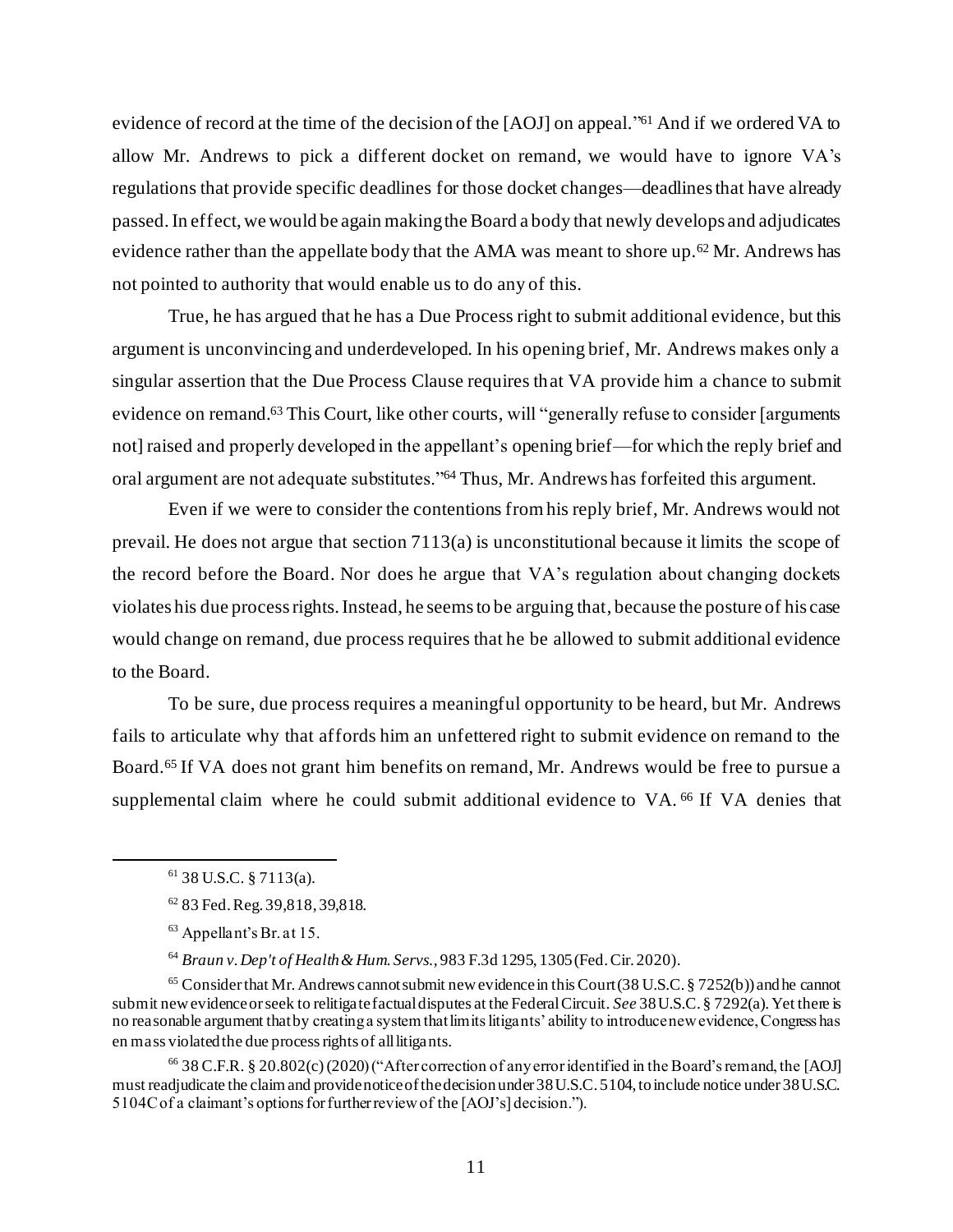supplemental claim, he would also get the chance to submit evidence to the Board by filing an NOD and electing the hearing or additional evidence docket. <sup>67</sup> Neither option would jeopardize the effective date of any eventual award.<sup>68</sup> We have refused to find a due process violation when the Agency affords additional proceedings that would allow a full chance to be heard. <sup>69</sup> And Mr. Andrews does not explain how his inability to submit evidence at a specific point in his appeal process leads to a constitutional violation when the adjudication system provides "numerous opportunities throughout the course of [an] appeal to submit additional evidence and argument to challenge" a denial.<sup>70</sup> Thus, even if properly raised, Mr. Andrews's constitutional challenge is too poorly developed to merit review.

## E. *Fletcher* and *Kutscherousky* After the AMA

Along these same lines, at oral argument and through submission of supplemental authority, Mr. Andrews appeared to seek to argue that we should not read the AMA as an implicit repeal of our precedent from *Fletcher* and *Kutscherousky*. The problem with this argument, apart from the fact that it is raised far too late in these proceedings, is that there is no question that *Fletcher* and *Kutscherousky* remain perfectly valid. No one suggests that claimants in the legacy system are now prohibited from submitting more evidence on remand because of the AMA. Instead, Congress established a new administrative appellate structure, and the question is whether our existing precedent should be extended to this new system. As we explained, it cannot be applied to the direct review docket of the AMA. But Congress has not abrogated our legacy precedent, nor does this panel overrule it—nor could we without sitting en banc.<sup>71</sup> We see no way that AMA abrogates how we apply common law here.

Even if abrogation were at issue, "Congress's intent to abrogate a common law rule may be . . . implied [] where application of the common law rule would render an aspect of the statute superfluous or inoperative."<sup>72</sup> This is just such a case. As we explained, for claimants who appeal to the Board under the direct review docket, Congress has limited the record before the Board to

 $67$  38 U.S.C. § 7105(b)(3).

<sup>68</sup> 38 C.F.R. § 3.2500(h)(1) (2020).

<sup>69</sup> *Hime v. McDonald*, 28 Vet.App. 1, 9 (2016), *aff'd sub nom. Hime v. Shulkin*, 681 F. App'x 976 (Fed. Cir. 2017).

<sup>70</sup> *Williams v. Wilkie*, 32 Vet.App. 46, 59 (2019), *aff'd,* 828 F. App'x 721 (Fed. Cir. 2020).

<sup>71</sup> *Tobler v. Derwinski,* 2 Vet.App. 8, 11–12 (1991).

<sup>72</sup> *Rios v. Nicholson*, 490 F.3d 928, 931 (Fed. Cir. 2007).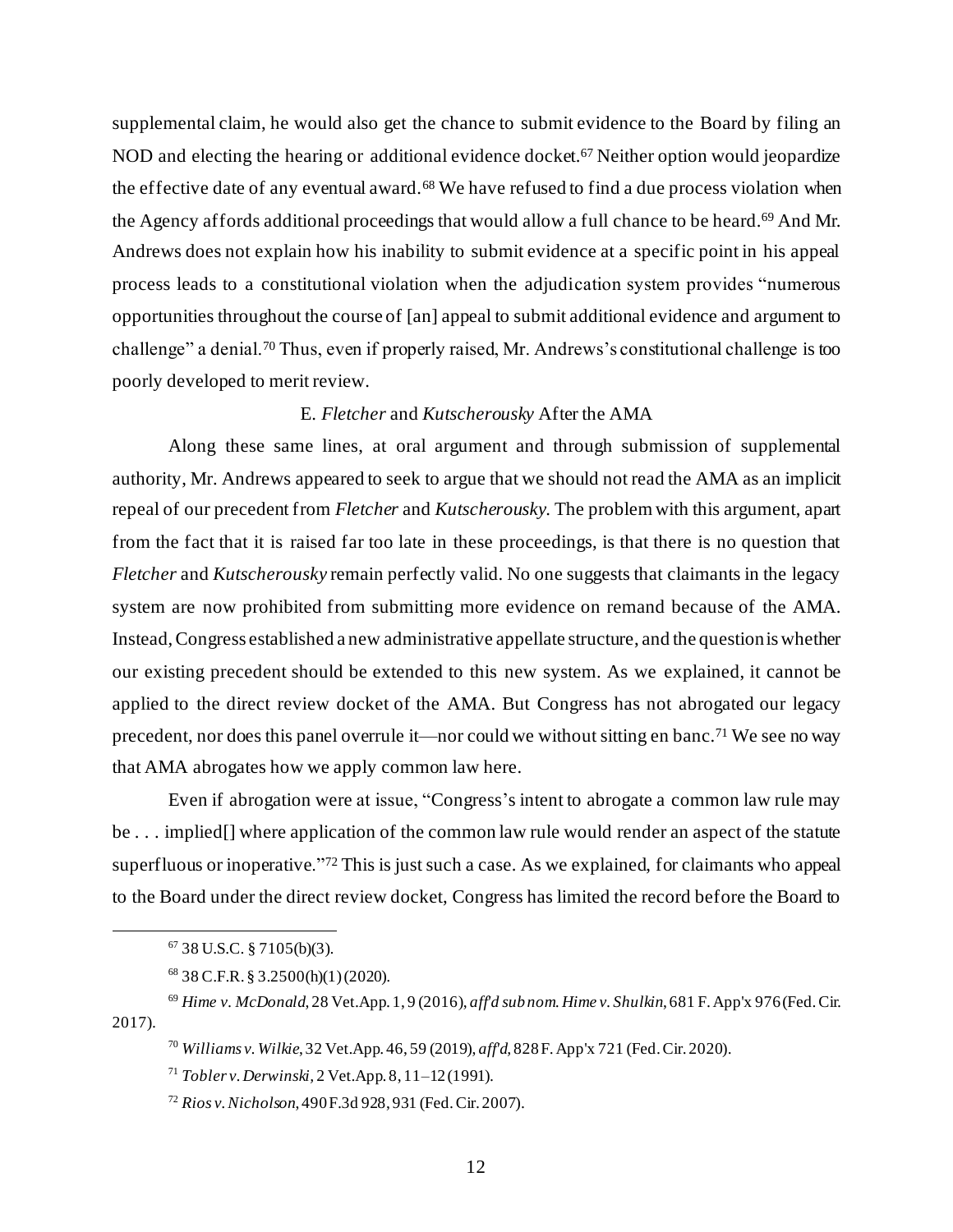the evidence at the time of the AOJ decision. To let Mr. Andrews submit new evidence, we would need to make this provision of the AMA inoperative. This we cannot do.

This is not to say that the direct review docket of AMA removed all value from *Kutscherousky*or *Fletcher*. True, we may not order the Board to ignore the statutes and regulations that limit the record on appeal or limit the Board's duty to assist, but we still expect that the Board will "reexamine the evidence of record, seek any other evidence [if the AOJ failed to satisfy its duty to assist—as it did here], and issue a timely, well-supported decision."<sup>73</sup> "We [still] do not mean to imply that a remand, such as is done here, is merely for the purposes of rewriting the opinion so that it will superficially comply with the 'reasons or bases' requirement of 38 U.S.C. § 7104(d)(1)."<sup>74</sup>

Even so, we need not provide a specific instruction to this effect because "it is unnecessary." <sup>75</sup> Without a doubt, this part of *Kutscherousky* remains compatible with the AMA. It is the law that controls the claimants' rights on remand.<sup>76</sup> Neither appellant nor the Secretary has suggested that any changes in the law would permit the Board to issue superficial decisions on remand that merely rewrite its previous opinion to comply with its reasons or bases requirement. But there have been significant legal changes that limit the Board's ability to consider or develop evidence following an AOJ decision. Here, Mr. Andrews picked the direct review docket, so the Board will be unable to consider new evidence on remand. And so, we will not instruct the Board that the *Kutscherousky* provision about submitting additional evidence applies on remand. <sup>77</sup> Likewise, the AMA limits *Fletcher* as far as we have previously instructed the Board to seek evidence based on a duty to assist at the Board level.

<sup>74</sup> *Id*. at 397.

<sup>73</sup> *Fletcher*, 1 Vet.App. at397.

<sup>75</sup> *Kutscherousky*, 12 Vet.App. at 371.

<sup>76</sup> *Id*.

 $77$  In his opening brief, Mr. Andrews did not develop arguments about submitting argument to the Board on remand. Thus, the Court does not address whether the AMA limits submission of argument on remand. Even so, it does appear that VA has weighed in on this issue when it adopted AMA regulations and explained that "[a]lthough the modernized review system confines evidence submission to certain periods, the statute and proposed regulations do not—apart from creating a faster review process—restrict a representative's ability to submit argument." 84 Fed. Reg. 138, 138.